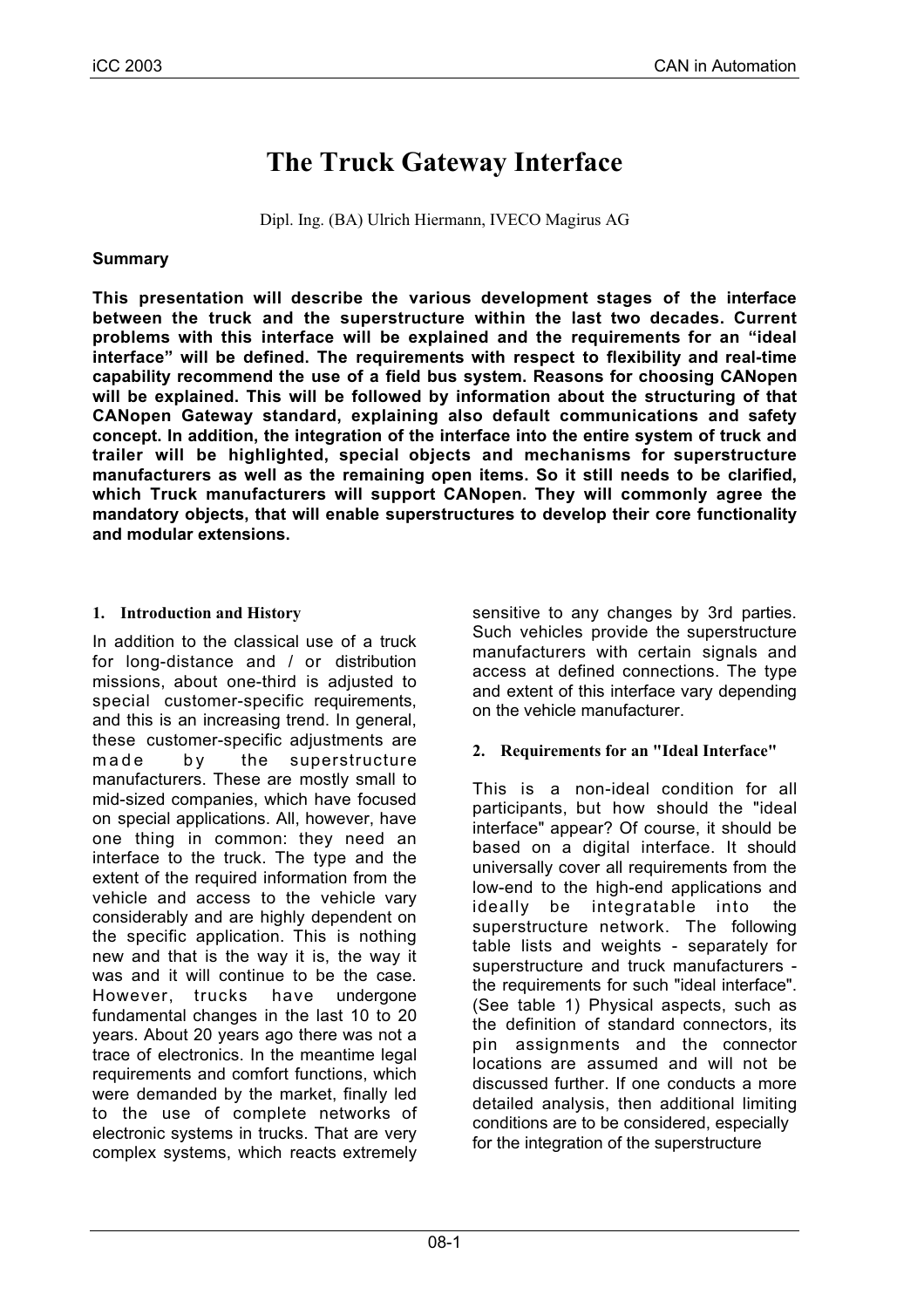control. As is the case for trucks, the complexity and the performance of the superstructure controls are increasing continually. Therefore a bus system should connect the various in- and output devices. For the use of programmable devices, the Master / Slave communication should be supported. The

increasing trend to shift intelligence into peripheral devices and the increased process splitting to several programmable devices make a Multimaster bus access necessary. The bus system should encompass devices with high complexity such as supervising control units as well

| Communications                                         | Superstruc<br>ture<br>Manufactur<br>er | Truck<br><b>OEM</b> |
|--------------------------------------------------------|----------------------------------------|---------------------|
| Clearly defined functionality's                        | $\pm$                                  | $\div$              |
| Sufficient amount of vehicle information <sup>1)</sup> | $\pm$                                  | ٠                   |
| Sufficient number of controls <sup>1)</sup>            | $\ddot{}$                              | ٠                   |
| Known and widely used protocol                         | $\ddot{}$                              | $\div$              |
| Free selection of required signals                     | $\ddot{}$                              | $\ddot{}$           |
| Free selection of required accesses                    | $\ddot{}$                              | $\div$              |
| Message information freely definable                   | $\ddot{}$                              | $\div$              |
| Communication set-up freely configurable               | $\pm$                                  | $\div$              |
| Suited for simple to complex applications              | $\ddot{}$                              | $\div$              |
| Clearly defined safety aspects                         | $\ddot{}$                              | ٠                   |
| Independent of truck OEM                               | $\pm$                                  |                     |
| Integration into the superstructure control            | $\pm$                                  |                     |
| Bus system similar to internal vehicle network(s)      |                                        | ٠                   |
| Information similar to SAE J1939                       |                                        | $\div$              |
| Expandable / usable for the future                     | $\div$                                 | $\div$              |
| Low costs                                              | ÷                                      | $\div$              |

Table 1: Ideal Interface between Truck and Superstructure Manufacturer

<sup>1)</sup> Number should cover at least 90% of all superstructure manufacturer requirements.

as the simplest and very low-priced devices like binary sensors and actors. Beside the availability of low-cost components, predefined devices and application profiles are extremely important for economic system integration. Only such profiles are the prerequisite for the use of standard devices allowing rationalisation. Further, the bus system must satisfy very high requirements for communication security in an environment, which is influenced by electromagnetic interference's. Typically 20, at maximum 30 devices, should be connectable into the network with an typical expanse about 20 to 30 meters. The bus system usage is

expected mainly in process related communication. Short telegrams would be sufficient for this purpose. For special requirements, such as the transmission of configuration files, diagnosis data or things similar, the transmission of longer telegrams should also be supported. As a summary, the bus system should satisfy the following requirements: Real-time capability High Transmission speed High Reliability and failure toleranceHigh Electromagnetic capability High Flexibility / configuration High Installation / assembly Low Cost effectiveness High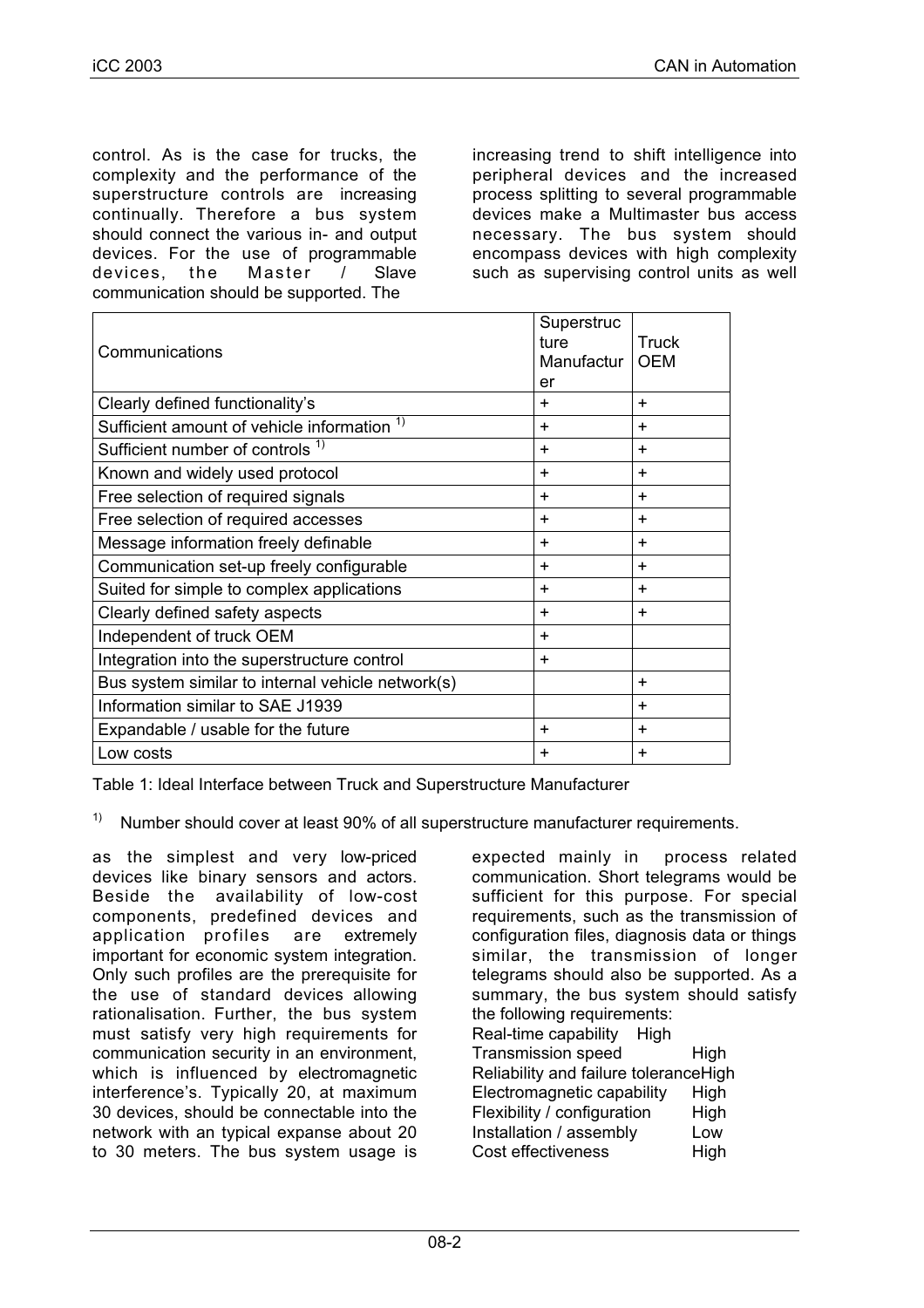These requirements are fulfilled by field buses.

#### **3. Overview of Field bus Systems**

What field bus systems are available on the market? Investigating the most conventional field bus systems

**PROFIBUS InterBus** 

**Bitbus** 

**CAN** 

indicates benefits of the CAN bus system, in particular in the area of electromagnetic capability. The additional requirements according to section 2 such as the realtime capability, transmission speed, flexibility and cost effectiveness are also fulfilled by the CAN bus system. CAN was originally developed by BOSCH especially for vehicles requirements. In the meantime, CAN is being used in a high number of non-automotive applications with great success. The sale of more than 100 million CAN transceivers impressively shows the success story of the CAN bus system.

## **4. CAN Standardisation**

## **4.1. Available CAN protocols**

The standardisation of CAN in accordance







ISO/OSI**<sup>11</sup>** layers 1 and 2. The implementation of the application layer is left to the user.

He must define:

values to be transmitted including value resolution

value mapping into messages

assignment of priority and transmission parameters of messages.

This does not present any problems for closed systems. However, if CAN devices and components from various manufacturers are to be integrated into one CAN bus system, then all of the above points must be individually defined and agreed on for each implementation. This would be associated with a very high expenditure and would not be economically feasible. As already shown in table 1, an "ideal interface" between the truck and the superstructure must, on the one hand, allow a free communication setup and, on the other hand, be highly standardised by means of device or application profiles. Various approaches have already been developed with the goal of standardising CAN communication. The conventional CAN protocols are:

SDS (Smart Distributed Systems)

Device Net

CANopen

SAE **<sup>2</sup>** J1939

The CAN protocols SDS and Device Net were developed for the automation technology. SAE J1939 was specially developed for automotive applications and CANopen focus on distributed automation technology. Nevertheless only SAE and CANopen protocol support application profiles. (see illustration 1) The SAE J1939 describes in detail the communications of various automotive systems. Thus it assures the easy exchangeability of various well defined automotive components but however provide low flexibility only. Thus CANopen only fulfils

 $1$  ISO/OSI – International Standards Organisation / Open Systems Interconnection

 $2$  SAE - Society of Automotive Engineers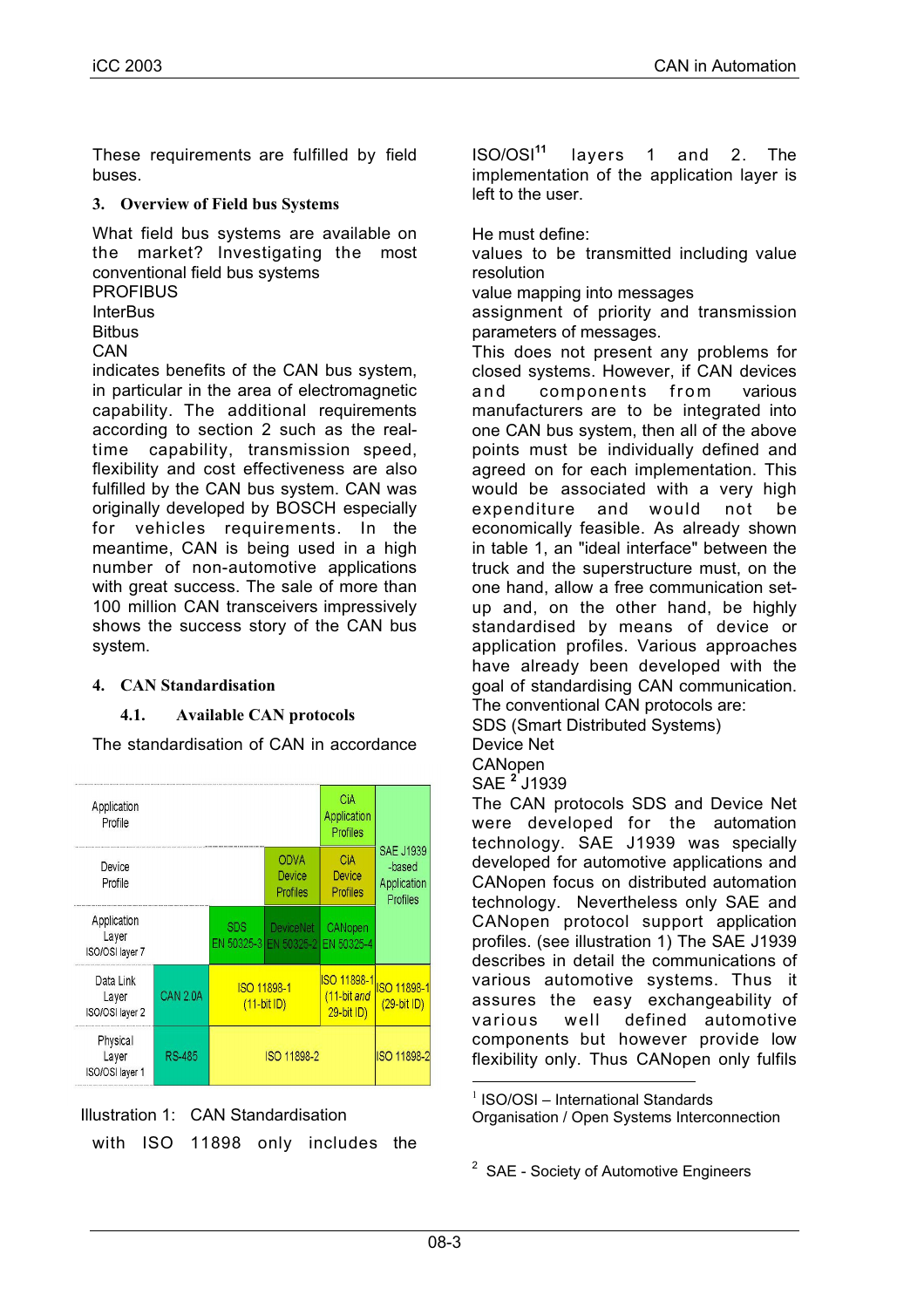the requirements on both high flexibility and application profile support.

# **4.2. CANopen Field Bus System**

As already pointed out the CANopen field bus approach is the standardisation for distributed automation technology based on CAN. CANopen is standardised in EN 50325-4. Just shortly after its introduction, it became widely used and can be seen as the definitive standard in Europe for industrial CAN-based system solutions. The CANopen product family is based on "communication profiles". Further highlights from the user point of view are a well defined conformance test and the electronic data sheets (EDS), which are a detailed and standardised electronic device description. All of these standardisation's are a significant advantage compared to other bus systems. The user doesn't have to worry about settings and compatibility problems but allows him to individually adjust all parameters. These technical prerequisites and the non manufacturer dependence of the protocol have lead to a rapid widespread use of the CANopen protocol in the various applications. This is also shown in the numerous components, development and application tools, and CANopen source code etc., which have been available from various manufacturers on the market for years.

#### **4.3. CANopen Device Profiles - Truck Gateway WD413**

The founding of the CANopen Special Interest Group (SIG) Truck Gateway was in 1998. Participants in the definition included CAN-in-Automation (CiA), all German truck manufacturers, various software and ECU manufacturers and superstructure manufacturers, which were represented by the 'Verband für Arbeitsgeräte und Kommunaltechnik' (VAK).

## **4.4. Structuring**

The CANopen Truck Gateway device profile is structured as follows:

Part 1: General definitions and "default" communications

Part 2: image of ISO 11992-2 "brake and running gear"

Part 3: image of ISO 11992-3 "other than brake and running gear"

Part 4: image of ISO 11992-4 "diagnosis" Part 5: Objects for superstructure

manufacturers Part 6: Generic SAE J1939 – CANopen **Gateway** 

Part 7: Objects for agriculture and forestry Part 8: Other objects

Currently CANopen 413 part 2, 3 and 5 have been approved. Thus, well over 200 CANopen objects have already been standardised. In addition, a generic SAE J1939 - CANopen Gateway is presently being discussed within the CANopen workgroup. CANopen 413 part 8 is reserved for future requirements, which cannot be assigned to other parts. One reason for this structuring was the existing ISO 11992 standard, focusing on the data exchange between the truck and the trailer(s). This provides advantages to both the truck and superstructure manufacturers. The truck manufacturer profits from the implementation since ISO 11992 and CANopen signals are identical. The superstructure manufacturer will profit since the very same CANopen objects are available in both the truck and in the trailer.

## **4.5. "Default" Communication**

In addition to the above general statements, CANopen 413 part 1 defines "default" communication, which provide a basic functionality in the delivery condition. This was standardised according to ISO 11992 part 3 and encompasses all objects for the following ISO 11992-3 messages: vehicle information GPM 12,13,14,15 vehicle accesses GPM 22,23,24

## **4.6. Safety Concept**

Particular attention is drawn to an integrated safety concept for accesses to the vehicle, which was aligned to the ISO 11992 standard. Various access is assigned to a status information of "control allowed" or "control not allowed." Thus, the superstructure manufacturer is always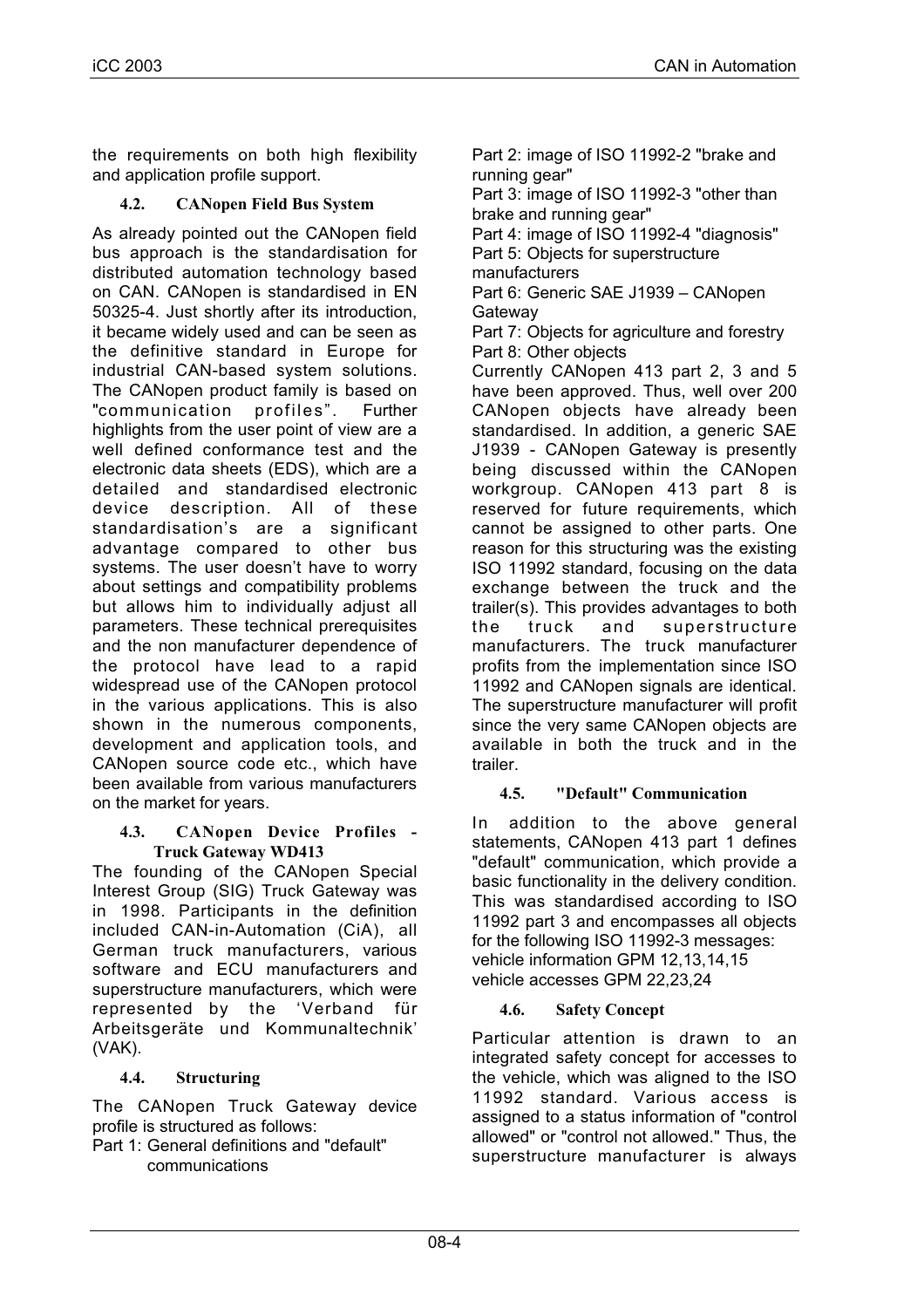informed in a uniform manner about the authorisation of this access. Thus, this clear separation increases the safety level for the entire combination of vehicle and superstructure and also allows for considerable rationalisation, particularly for the superstructure manufacturers.

#### **4.7. Integration into the Entire Vehicle Truck and Trailer**

A further goal is the complete integration of the CANopen interface into the entire vehicle. To achieve this, mechanisms were defined, which use existing network structures without additional wiring. This "tunnelling" mechanism is based on the reservation of special parameter group numbers (PGN) within the existing

networks. This really encompasses nothing more than empty messages. The contents of the data, that is all 64-bit user data within the telegram, can be freely defined by the CANopen user. The required applications were submitted to both SAE J1939 Committee and ISO 11992 Workgroup. The mechanism is shown in illustration 2. /1/

#### **4.8. Part 5 – Superstructure Manufacturer**

After decisions were made about the basics, co-operation with the superstructure manufacturers was systematically sought. A large number of the German superstructure manufacturers from the various branches are members of the Association 'Verband für Arbeitsgeräte und Kommunaltechnik (VAK). Their overall requirements are partially covered in CANopen 413 parts 2 and 3. The remaining requirements are standardised in CANopen 413 part 5. These objects can be classified into three groups:

General Status Information:

Signals mostly simple but highly useful in practice such as:

Selected language

Parking lights, low and high beams Etc.

#### Additional Status Information:

Two of the most important accesses for the superstructure manufacturer are the engagement of power take-offs and the limitation and/or control of the engine. ISO 11992 part 3 define two general status conditions only, which are 'engine control' and 'PTO control' allowed. CANopen 413 part 5 provide more detailed status information:

"PTO control allowed" separately for each individual PTO

Status information "engine control allowed" separate for:

requested engine speed upper limit requested engine speed lower limit requested engine speed Superstructure Status Information:

Future developments for commercial vehicles may consider certain superstructure internal status. Certainly, only standardised information can be considered on vehicle developments. Knowing well, that the presently defined objects only represent the very beginning, the following information is already standardised:

Current consumption superstructure [A] power consumption (net torque) superstructure [kW]

## **4.9. Open items**

The variety of objects offers both complete new functionality's as well as significant rationalisation. In reality only specific systems may provide specific objects. For instance only an electronic display allows selecting a language or only vehicles with torque converter may inform on it's oil temperature. In same way the available signals will depend on Truck manufacturer. Consequently CANopen standard allow already yet rationalisation on 'high end' applications, where a great variety of signals is mandatory. The focus of the CANopen standard is however to satisfy both 'high end' and 'low end' applications. Therefore Truck manufacturers will commonly agree on the mandatory objects – for each part separately - independent on individual vehicle options. This mandatory functionality will then guaranteed on all vehicles from all Truck manufacturers. Additional objects will then depend on Truck manufacturer and / or individual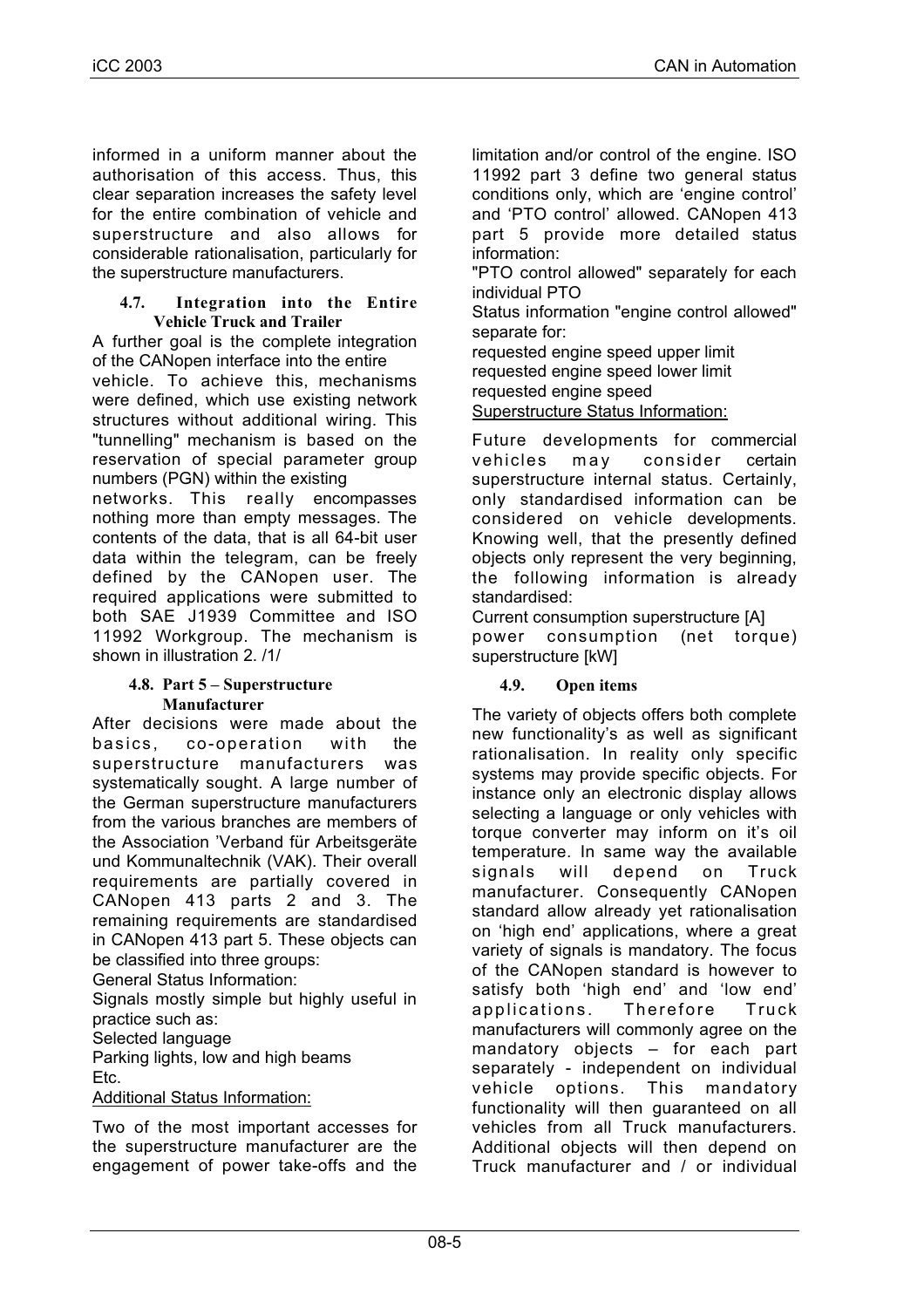vehicle options. After completion of all this co-ordination the superstructures may realise significant rationalisation, basing on their specific core functionality and modular extensions. To obtain that objective various steps are necessary. First it needs to be clarified, which Truck manufacturers will support CANopen on which vehicle ranges. Then manufacturers needs to investigate the available objects on the various vehicle ranges, independent on any vehicle option. Finally participating Truck manufacturers need to commonly agree the mandatory objects.

In parallel application notes will be prepared, that should easily guide and instruct the superstructure manufacturers, how the various signals should be interpreted and used.

#### **5. Summary and outlook**

My goal as the chairman of the workgroup was the development of a practiceoriented standard. I have been working at IVECO for more than six years as system integrator and prior to this I worked for almost 10 years in various testing areas. Therefore, I am very well acquainted with the various requirements from both real applications and system integration. Illustration 3 graphically shows the general goal of the CANopen Truck Gateway. /2/ The advantages are the uniform and the manufacturer-independent Gateway, which can be completely integrated into the superstructure control. The CANopen protocol is a very flexible one. Safety aspects for interfacing superstructures are





already considered by specific objects. It allows the integration into the entire system of the truck and trailer(s) and thus avoids individual adjustments to the truck. The variety of the objects allows entirely new functionality's and it also creates a significant rationalisation potential. When the mandatory objects will be agreed the superstructures may define their specific core functionality and modular extensions. For further developments truck manufacturers may consider superstructure-specific status in the future. The necessary expansions of the CANopen must be jointly defined between truck and superstructure manufacturers. These expansions are necessary and are expressly desired in order to consider future requirements in a both standardised, but still flexible manner.